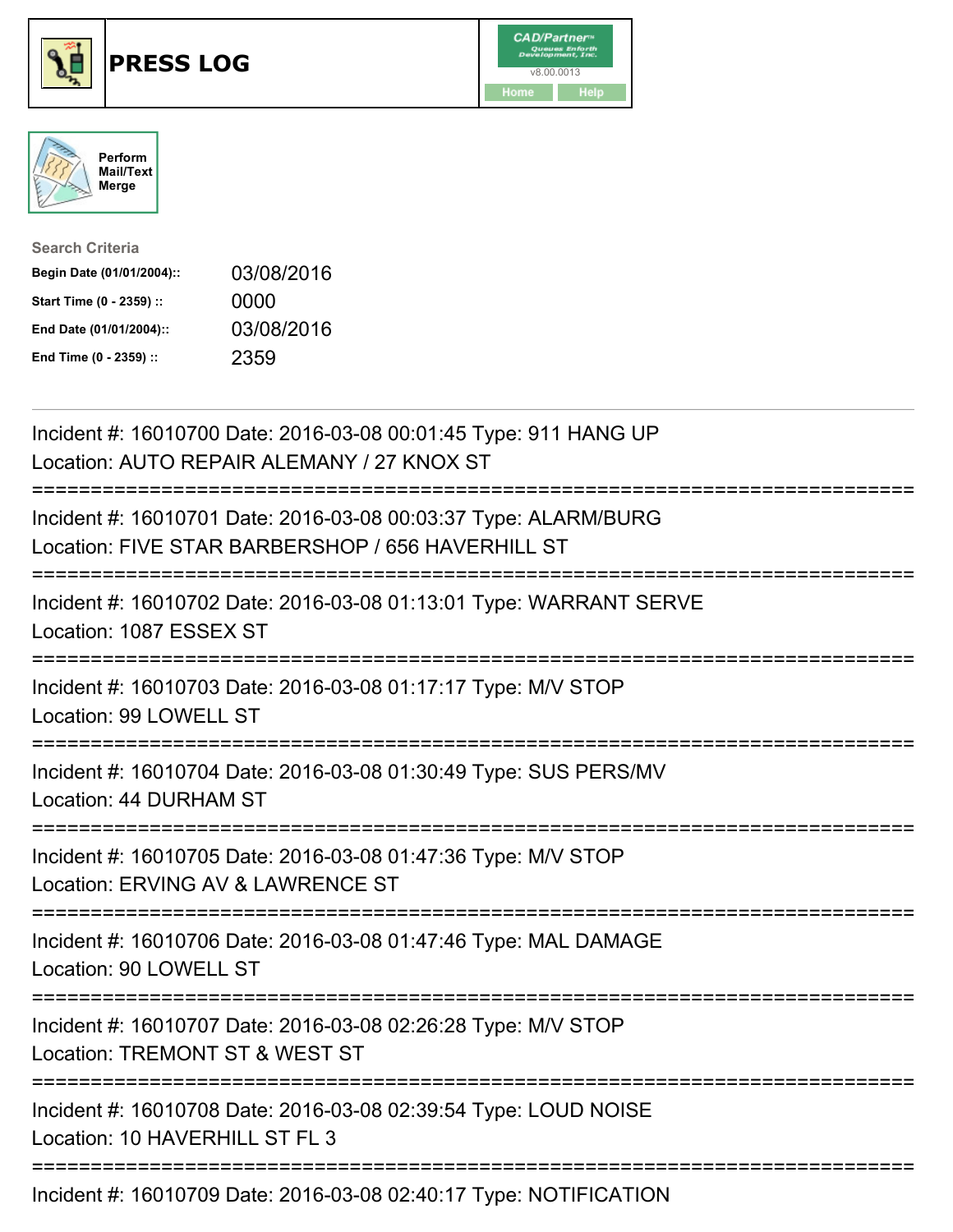Location: 9 TEXAS AV

=========================================================================== Incident #: 16010710 Date: 2016-03-08 03:26:14 Type: ALARMS Location: WENDY'S / 99 WINTHROP AV =========================================================================== Incident #: 16010711 Date: 2016-03-08 03:32:16 Type: UNWANTEDGUEST Location: 487 ANDOVER ST FL 1 =========================================================================== Incident #: 16010712 Date: 2016-03-08 03:53:11 Type: M/V STOP Location: ARLINGTON ST & CHELMSFORD ST =========================================================================== Incident #: 16010713 Date: 2016-03-08 03:57:11 Type: M/V STOP Location: BROADWAY & LAKE ST =========================================================================== Incident #: 16010714 Date: 2016-03-08 04:35:00 Type: UNWANTEDGUEST Location: 487 ANDOVER ST FL 1 =========================================================================== Incident #: 16010715 Date: 2016-03-08 05:42:13 Type: M/V STOP Location: FITZ ST & LAWRENCE ST =========================================================================== Incident #: 16010716 Date: 2016-03-08 05:51:02 Type: PARK & WALK Location: 0 BROADWAY =========================================================================== Incident #: 16010717 Date: 2016-03-08 06:17:51 Type: M/V STOP Location: BROADWAY & CANAL ST =========================================================================== Incident #: 16010718 Date: 2016-03-08 07:10:55 Type: UNWANTEDGUEST Location: 487 ANDOVER ST FL 1 =========================================================================== Incident #: 16010719 Date: 2016-03-08 07:14:30 Type: M/V STOP Location: BROADWAY & COMMON ST =========================================================================== Incident #: 16010720 Date: 2016-03-08 07:27:12 Type: CLOSE STREET Location: BERKELEY ST & JACKSON ST =========================================================================== Incident #: 16010721 Date: 2016-03-08 07:30:36 Type: M/V STOP Location: COMMON ST & HAMPSHIRE ST =========================================================================== Incident #: 16010722 Date: 2016-03-08 07:31:45 Type: M/V STOP Location: LAWRENCE ST & SARATOGA ST =========================================================================== Incident #: 16010723 Date: 2016-03-08 07:32:08 Type: M/V STOP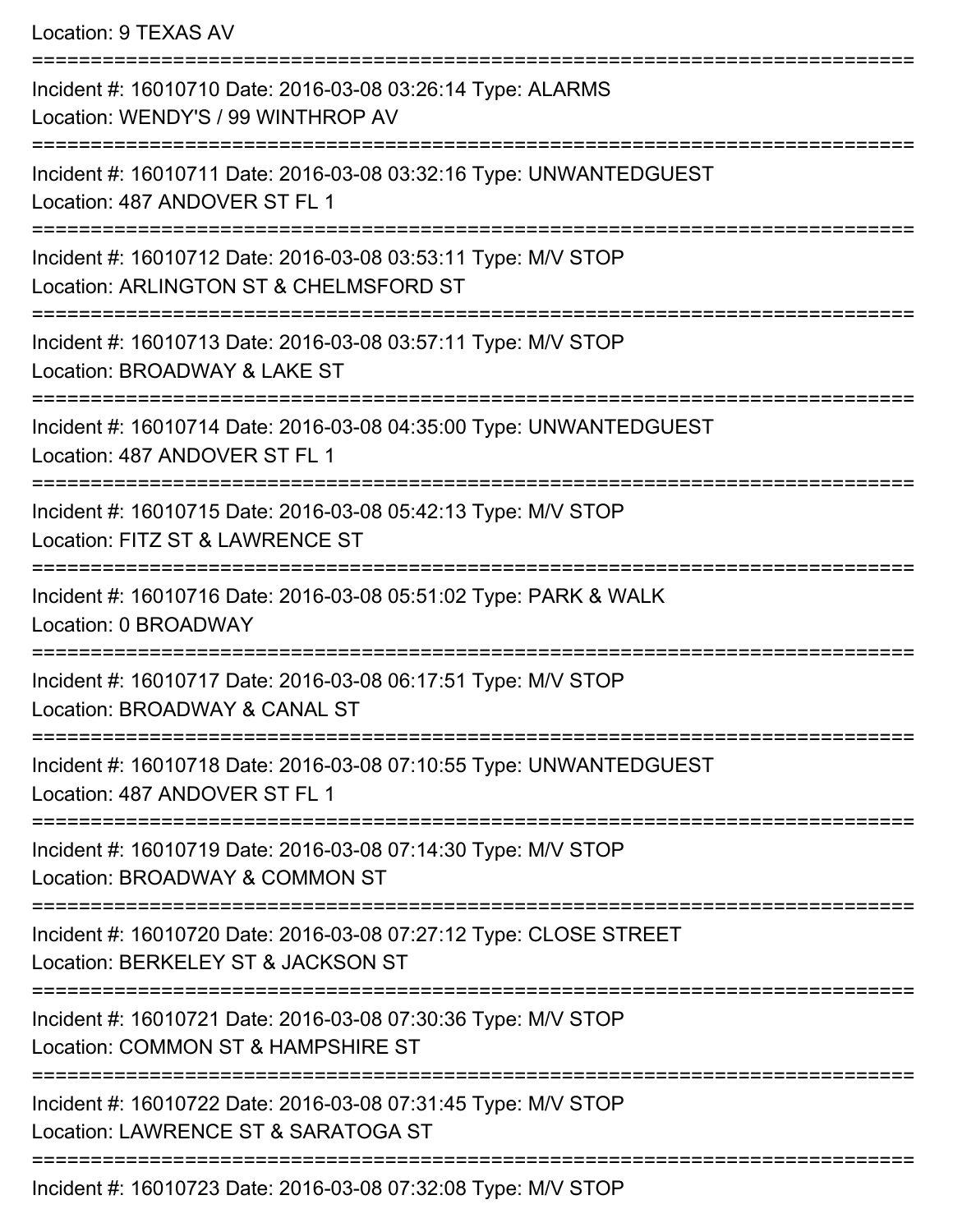| Incident #: 16010724 Date: 2016-03-08 07:34:20 Type: M/V STOP<br>Location: HAMPSHIRE ST & VALLEY ST      |
|----------------------------------------------------------------------------------------------------------|
| Incident #: 16010725 Date: 2016-03-08 07:36:48 Type: M/V STOP<br>Location: LAWRENCE ST & SARATOGA ST     |
| Incident #: 16010726 Date: 2016-03-08 07:38:40 Type: MAN DOWN<br>Location: 120 BROADWAY                  |
| Incident #: 16010727 Date: 2016-03-08 07:39:00 Type: PRISONER CHK<br>Location: 90 LOWELL ST              |
| Incident #: 16010728 Date: 2016-03-08 07:39:47 Type: AUTO ACC/PI<br>Location: GROTON ST & S BROADWAY     |
| Incident #: 16010729 Date: 2016-03-08 07:50:08 Type: M/V STOP<br>Location: BLANCHARD ST & SALEM ST       |
| Incident #: 16010730 Date: 2016-03-08 07:56:24 Type: LIC PLATE STO<br>Location: 44 MONMOUTH ST           |
| Incident #: 16010731 Date: 2016-03-08 08:05:29 Type: 209A/SERVE<br>Location: 19 POPLAR ST                |
| Incident #: 16010732 Date: 2016-03-08 08:22:22 Type: ALARMS<br>Location: ELITE LOUNGE / 336 COMMON ST    |
| Incident #: 16010733 Date: 2016-03-08 08:25:23 Type: 209A/SERVE<br>Location: 19 WINTER ST                |
| Incident #: 16010734 Date: 2016-03-08 08:33:28 Type: M/V STOP<br>Location: RT 495 & MARSTON ST           |
| Incident #: 16010735 Date: 2016-03-08 08:34:16 Type: E911 HANGUP<br>Location: 11 LOWELL ST FL 2          |
| Incident #: 16010736 Date: 2016-03-08 08:38:56 Type: ALARMS<br>Location: BOSTON MARKET / 435 WINTHROP AV |
| Incident #: 16010737 Date: 2016-03-08 08:41:33 Type: 209A/SERVE                                          |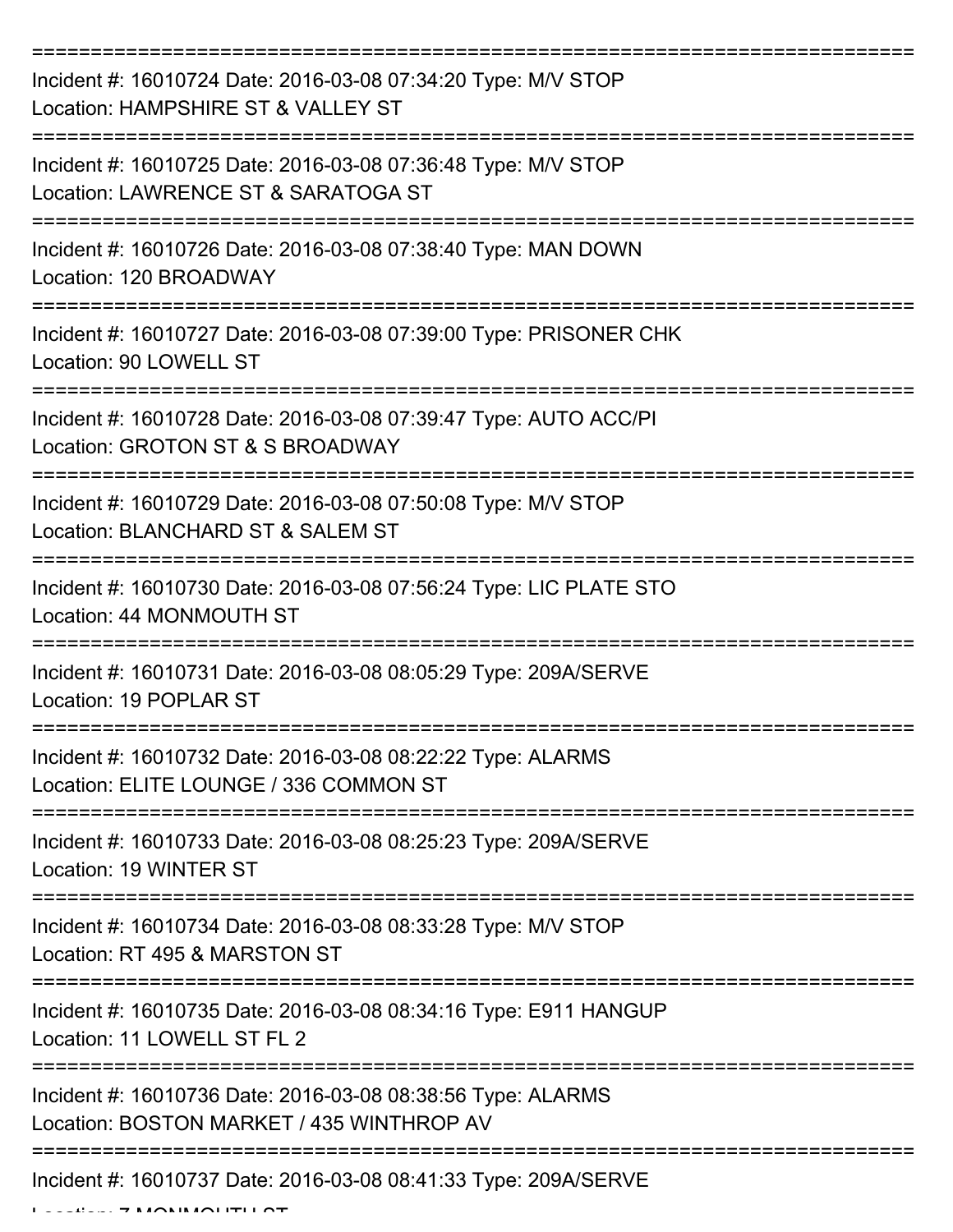| Incident #: 16010738 Date: 2016-03-08 08:54:31 Type: COURT DOC SERVE<br><b>Location: 280 MERRIMACK ST</b>                       |
|---------------------------------------------------------------------------------------------------------------------------------|
| Incident #: 16010739 Date: 2016-03-08 08:56:14 Type: GUN CALL<br>Location: 350 HAVERHILL ST                                     |
| Incident #: 16010740 Date: 2016-03-08 08:58:31 Type: AUTO ACC/UNK PI<br>Location: CEDAR ST & CROSS ST                           |
| Incident #: 16010741 Date: 2016-03-08 09:15:33 Type: MEDIC SUPPORT<br>Location: CENTRAL CATHOLIC HIGH SCHOOL / 300 HAMPSHIRE ST |
| Incident #: 16010742 Date: 2016-03-08 09:29:38 Type: LARCENY/PAST<br>Location: 126 EXETER ST                                    |
| Incident #: 16010743 Date: 2016-03-08 09:32:06 Type: KEEP PEACE<br>Location: 15 HOLTON ST FL 1                                  |
| Incident #: 16010744 Date: 2016-03-08 09:35:01 Type: 209A/SERVE<br>Location: 143 UNION ST                                       |
| Incident #: 16010745 Date: 2016-03-08 09:37:57 Type: SPECIAL CHECK<br>Location: 19 WINTER ST                                    |
| Incident #: 16010746 Date: 2016-03-08 09:39:46 Type: WARRANT SERVE<br>Location: 20 WEARE ST                                     |
| Incident #: 16010747 Date: 2016-03-08 09:49:24 Type: TOW OF M/V<br>Location: 128 HAVERHILL ST                                   |
| Incident #: 16010748 Date: 2016-03-08 09:58:17 Type: KEEP PEACE<br>Location: 487 ANDOVER ST                                     |
| Incident #: 16010749 Date: 2016-03-08 09:59:25 Type: M/V STOP<br>Location: S UNION ST & WINTHROP AV                             |
| Incident #: 16010750 Date: 2016-03-08 10:03:15 Type: M/V STOP<br>Location: DENNYS / 160 WINTHROP AV                             |
| Incident #: 16010751 Date: 2016-03-08 10:13:35 Type: KEEP PEACE                                                                 |

Location: 2 ADDI ETOM ST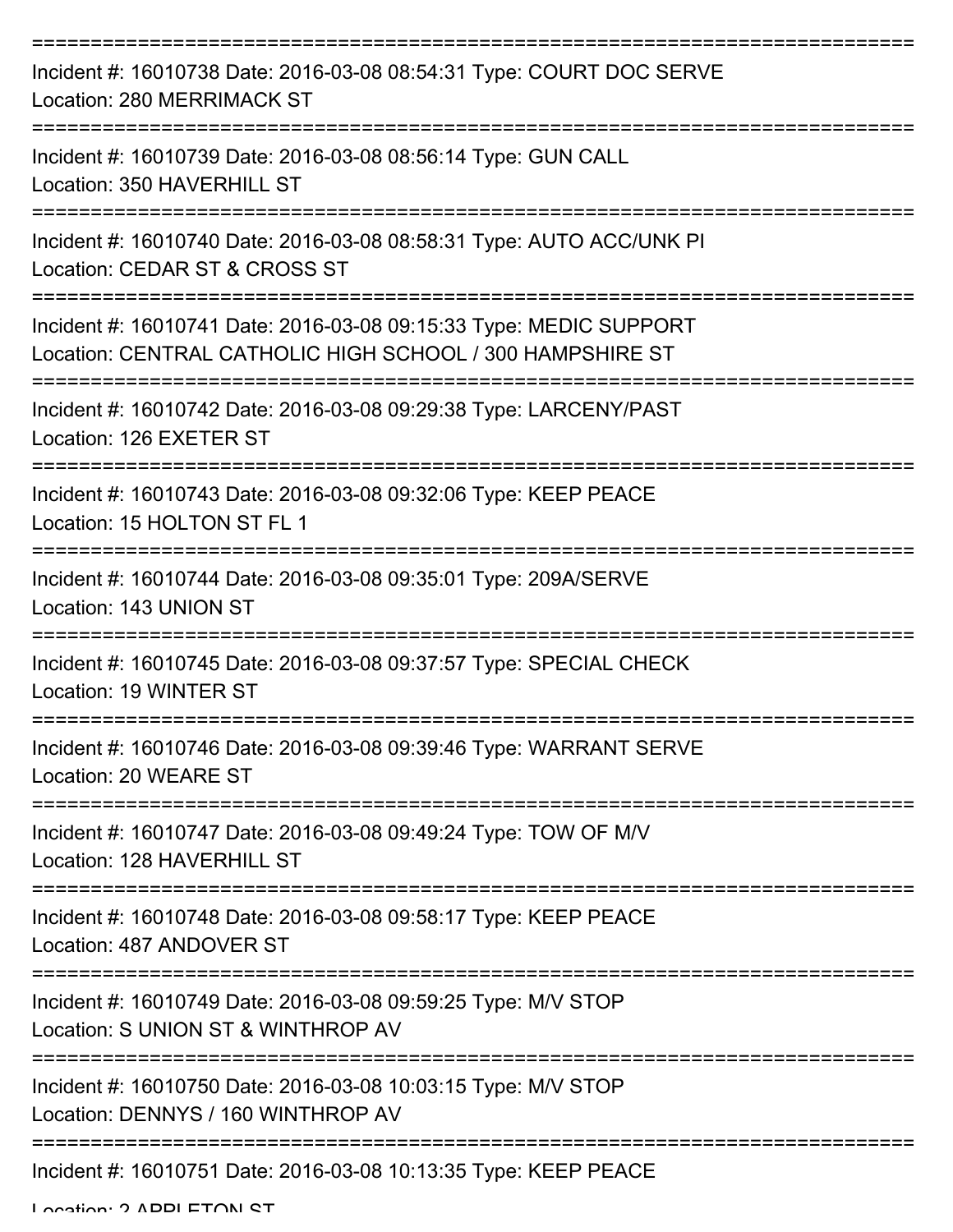| Incident #: 16010752 Date: 2016-03-08 10:19:00 Type: GENERAL SERV<br>Location: 24 MARLBORO ST                     |
|-------------------------------------------------------------------------------------------------------------------|
| Incident #: 16010753 Date: 2016-03-08 10:22:51 Type: TOW/REPOSSED<br>Location: 370 LAWRENCE ST<br>--------------- |
| Incident #: 16010754 Date: 2016-03-08 10:23:36 Type: LARCENY/PAST<br>Location: BRUCE SCHOOL / 135 BUTLER ST       |
| Incident #: 16010755 Date: 2016-03-08 10:23:46 Type: 911 HANG UP<br>Location: 137 PROSPECT ST                     |
| Incident #: 16010756 Date: 2016-03-08 10:26:34 Type: TOW/REPOSSED<br>Location: 54 ANDOVER ST                      |
| Incident #: 16010757 Date: 2016-03-08 10:27:28 Type: HIT & RUN PED<br>Location: MANCHESTER ST & WASHINGTON ST     |
| Incident #: 16010758 Date: 2016-03-08 10:33:07 Type: UNWANTEDGUEST<br>Location: 499 HAVERHILL ST                  |
| Incident #: 16010759 Date: 2016-03-08 10:37:40 Type: TRESPASSING<br>Location: 50 BROADWAY                         |
| Incident #: 16010760 Date: 2016-03-08 10:42:44 Type: GENERAL SERV<br>Location: 105 SYLVESTER ST                   |
| Incident #: 16010761 Date: 2016-03-08 10:45:32 Type: FIGHT<br>Location: 1 GENERAL ST                              |
| Incident #: 16010762 Date: 2016-03-08 10:48:06 Type: DRUG VIO<br>Location: SOUTH UNION & SPRINGFIELD ST           |
| Incident #: 16010763 Date: 2016-03-08 11:02:16 Type: MAN DOWN<br>Location: 120 BROADWAY                           |
| Incident #: 16010764 Date: 2016-03-08 11:39:27 Type: 209A/SERVE<br>Location: 50 TEWKSBURY ST                      |
| Incident #: 16010765 Date: 2016-03-08 11:44:25 Type: M/V STOP<br>Location: HAMPSHIRE ST & LOWELL ST               |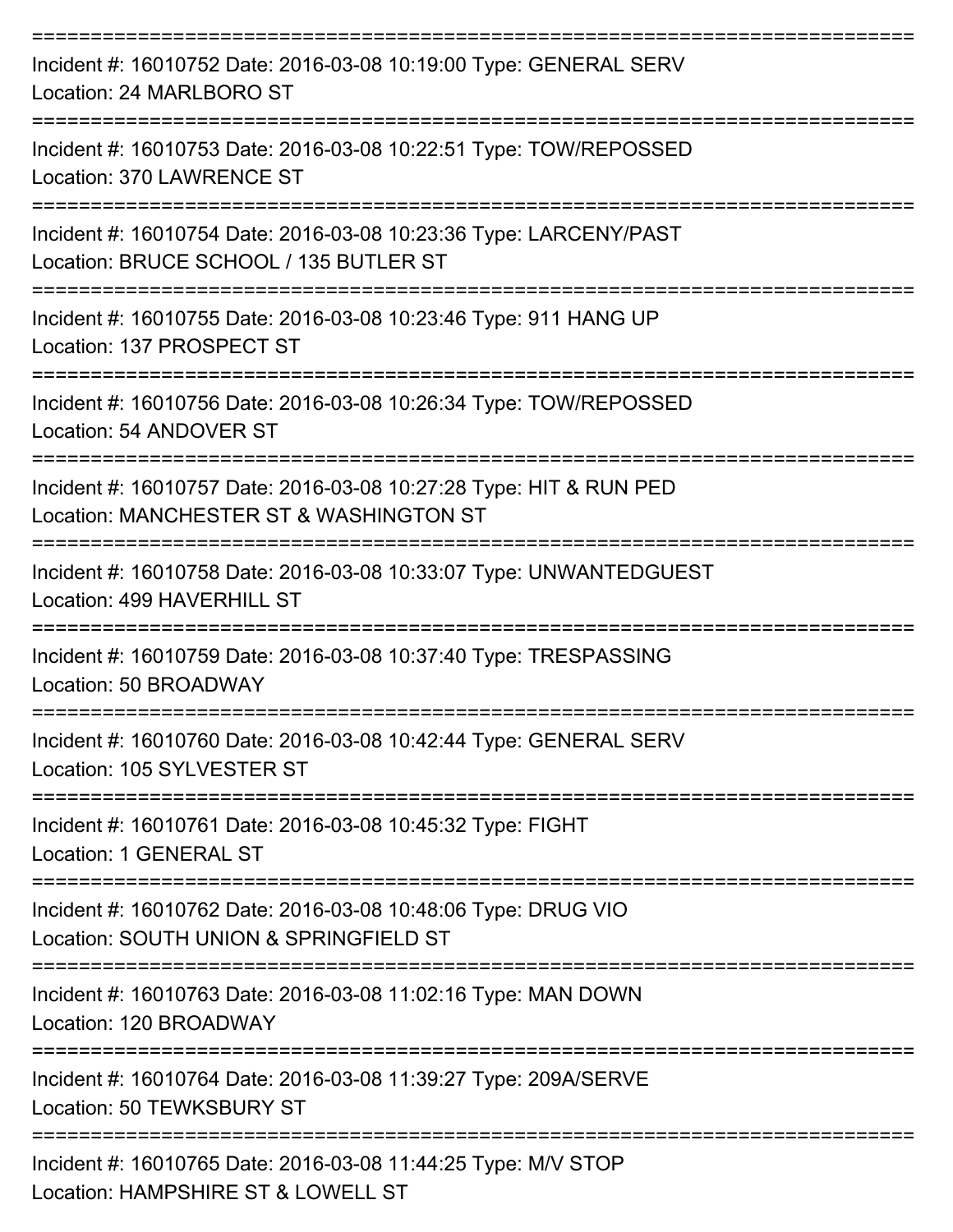| Incident #: 16010766 Date: 2016-03-08 12:00:47 Type: INVESTIGATION<br>Location: 375 HAVERHILL ST                                          |
|-------------------------------------------------------------------------------------------------------------------------------------------|
| ====================================<br>Incident #: 16010767 Date: 2016-03-08 12:07:25 Type: DISTURBANCE<br>Location: 32 BRADFORD ST FL 1 |
| ======================<br>Incident #: 16010768 Date: 2016-03-08 12:07:50 Type: M/V STOP<br>Location: 104 COMMON ST                        |
| Incident #: 16010769 Date: 2016-03-08 12:17:19 Type: DRUG VIO<br>Location: MYRTLE ST & SPRUCE ST                                          |
| Incident #: 16010770 Date: 2016-03-08 12:25:00 Type: A&B PAST<br>Location: 11 BRADFORD PL FL 1F                                           |
| Incident #: 16010771 Date: 2016-03-08 12:33:59 Type: M/V STOP<br>Location: HAVERHILL ST & WHITE ST                                        |
| Incident #: 16010772 Date: 2016-03-08 12:35:42 Type: STOL/MV/PAS<br>Location: 19 DOYLE ST                                                 |
| Incident #: 16010774 Date: 2016-03-08 12:49:26 Type: M/V STOP<br>Location: BRADFORD ST & BROADWAY                                         |
| Incident #: 16010773 Date: 2016-03-08 12:49:40 Type: AUTO ACC/NO PI<br>Location: ABBOTT ST & PARKER ST                                    |
| Incident #: 16010775 Date: 2016-03-08 12:54:04 Type: INVESTIGATION<br>Location: 55 OSGOOD ST                                              |
| Incident #: 16010777 Date: 2016-03-08 13:02:19 Type: NOTIFICATION<br>Location: 264 AMES ST                                                |
| Incident #: 16010776 Date: 2016-03-08 13:02:30 Type: INVESTIGATION<br>Location: 368 S UNION ST                                            |
| Incident #: 16010778 Date: 2016-03-08 13:05:22 Type: M/V STOP<br>Location: 65 BROOK ST                                                    |
| Incident #: 16010779 Date: 2016-03-08 13:13:42 Type: INVESTIGATION<br>Location: 599 CANAL ST                                              |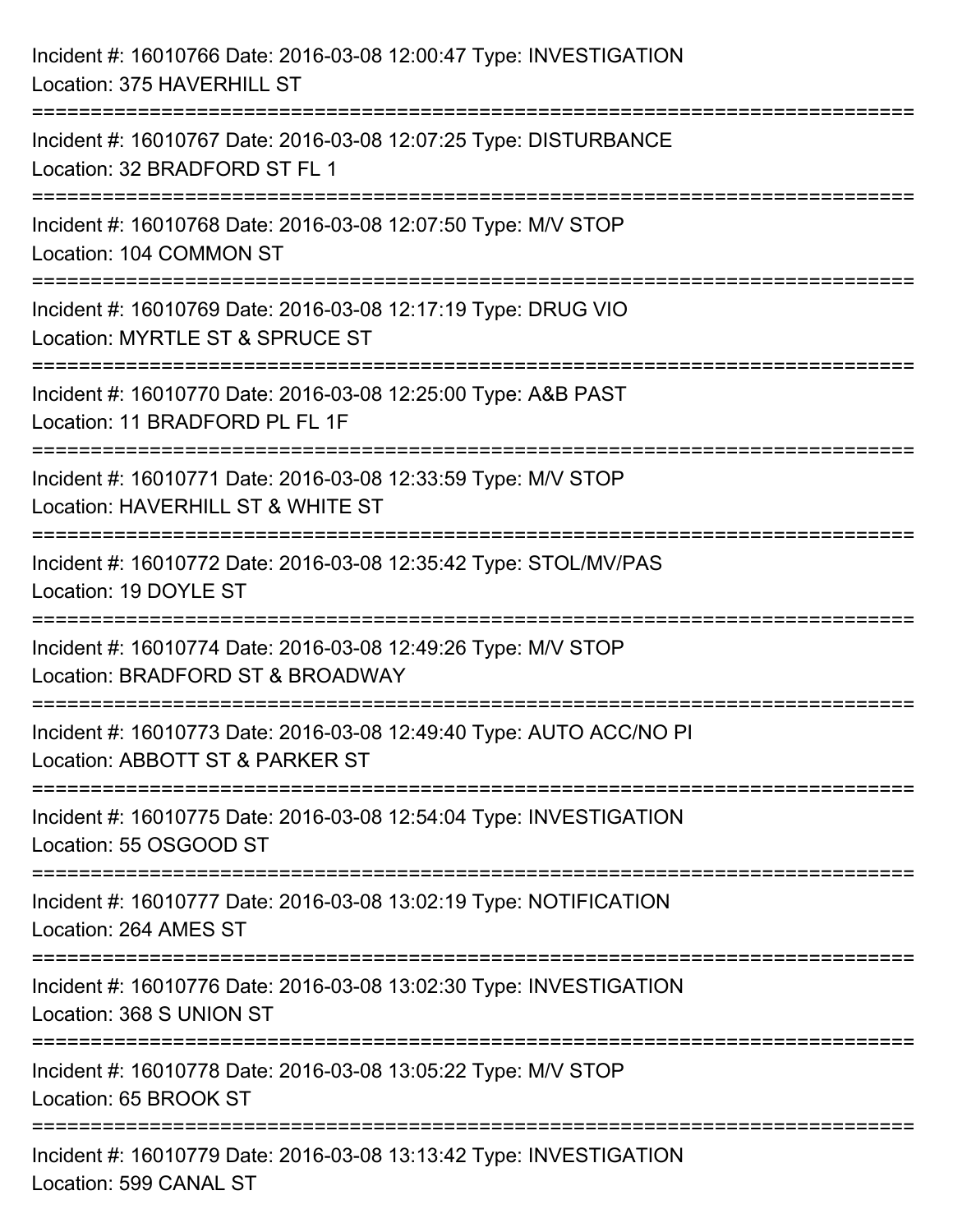| Incident #: 16010780 Date: 2016-03-08 13:16:55 Type: DISTURBANCE<br>Location: 28 BIRCH ST #4                             |
|--------------------------------------------------------------------------------------------------------------------------|
| Incident #: 16010781 Date: 2016-03-08 13:28:03 Type: INVESTIGATION<br>Location: 87 SUMMER ST                             |
| Incident #: 16010782 Date: 2016-03-08 13:33:00 Type: DISTURBANCE<br>Location: 180 PROSPECT ST<br>======================= |
| Incident #: 16010783 Date: 2016-03-08 13:38:26 Type: HIT & RUN M/V<br>Location: 215 FARNHAM ST                           |
| Incident #: 16010784 Date: 2016-03-08 13:44:28 Type: DISTURBANCE<br>Location: 328 HAVERHILL ST                           |
| Incident #: 16010785 Date: 2016-03-08 13:45:20 Type: INVESTIGATION<br>Location: 60 HAMPSHIRE ST                          |
| Incident #: 16010786 Date: 2016-03-08 13:51:18 Type: INVEST CONT<br>Location: 10 CARRUTHERS PL                           |
| Incident #: 16010787 Date: 2016-03-08 13:55:55 Type: SUS PERS/MV<br>Location: 85 LYNN ST                                 |
| Incident #: 16010788 Date: 2016-03-08 14:02:03 Type: M/V STOP<br>Location: BROADWAY & HAVERHILL ST                       |
| Incident #: 16010790 Date: 2016-03-08 14:14:44 Type: HIT & RUN M/V<br>Location: SOVERIGN BANK / 460 S UNION ST           |
| Incident #: 16010789 Date: 2016-03-08 14:16:44 Type: M/V STOP<br>Location: ABBOTT ST & OSGOOD ST                         |
| Incident #: 16010791 Date: 2016-03-08 14:20:45 Type: GUN CALL<br>Location: 66 FERRY ST                                   |
| Incident #: 16010792 Date: 2016-03-08 14:21:18 Type: HIT & RUN M/V<br><b>Location: PORTLAND ST</b>                       |
| Incident #: 16010793 Date: 2016-03-08 14:43:31 Type: ALARM/BURG<br>Location: 44 OAKWOOD AV                               |

===========================================================================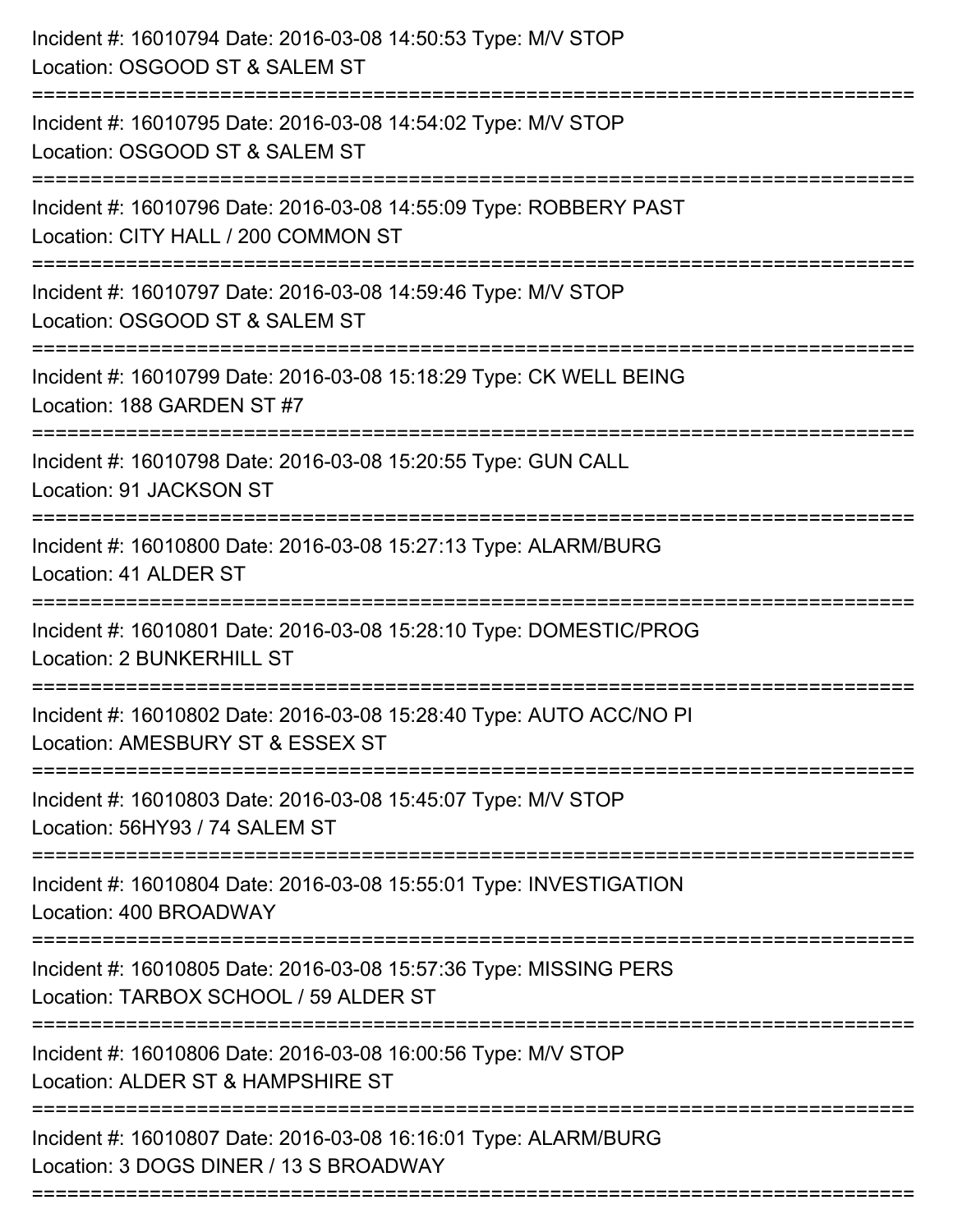Location: 50 BROADWAY

| Incident #: 16010808 Date: 2016-03-08 16:36:04 Type: M/V STOP<br>Location: BROADWAY & DAISY ST                                  |
|---------------------------------------------------------------------------------------------------------------------------------|
| Incident #: 16010810 Date: 2016-03-08 16:39:56 Type: AUTO ACC/NO PI<br>Location: GENERAL ST & UNION ST                          |
| Incident #: 16010811 Date: 2016-03-08 17:18:34 Type: LARCENY/PAST<br>Location: NORTH EAST REHAB / 354 MERRIMACK ST FL 1         |
| Incident #: 16010812 Date: 2016-03-08 17:20:45 Type: FIGHT<br>Location: 19 LEONARD AV                                           |
| Incident #: 16010813 Date: 2016-03-08 17:25:25 Type: AUTO ACC/UNK PI<br>Location: PARK ST & TENNEY ST                           |
| Incident #: 16010814 Date: 2016-03-08 17:30:10 Type: EXTRA SURVEIL<br>Location: 400 BROADWAY                                    |
| Incident #: 16010815 Date: 2016-03-08 17:31:23 Type: MAL DAMAGE<br>Location: DE TODO PARTY CENTER / 400 BROADWAY                |
| Incident #: 16010816 Date: 2016-03-08 17:35:10 Type: WARRANT SERVE<br>Location: 90 LOWELL ST                                    |
| Incident #: 16010817 Date: 2016-03-08 17:37:37 Type: ALARM/BURG<br>Location: LISETTE ALEJANDRO RESD;9786861390 / 4 RIVERVIEW PL |
| Incident #: 16010818 Date: 2016-03-08 17:58:56 Type: WARRANT SERVE<br>Location: 149 FERRY ST                                    |
| Incident #: 16010819 Date: 2016-03-08 18:01:09 Type: M/V STOP<br>Location: ACTON ST & BROADWAY                                  |
| Incident #: 16010820 Date: 2016-03-08 18:05:42 Type: INVEST CONT<br>Location: BROADWAY & GREEN ST                               |
| Incident #: 16010821 Date: 2016-03-08 18:14:23 Type: INVEST CONT<br>Location: 312 WATER ST                                      |
|                                                                                                                                 |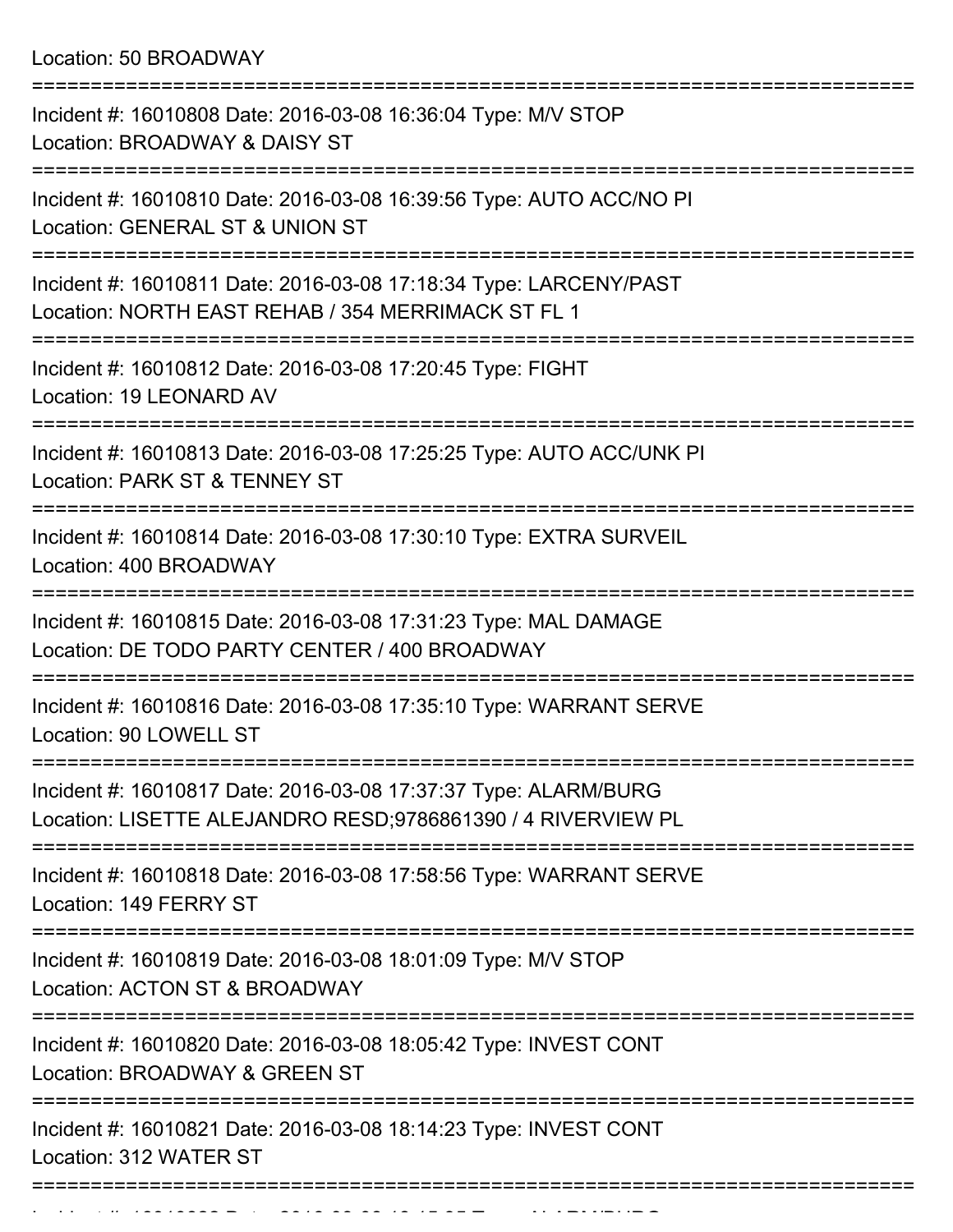| Location: 1ST BAPTIST HATIAN CHURCH / 150 GARDEN ST                                                                                                               |
|-------------------------------------------------------------------------------------------------------------------------------------------------------------------|
| Incident #: 16010823 Date: 2016-03-08 18:19:13 Type: M/V STOP<br>Location: AUBURN ST & HAMPSHIRE ST<br>:===============================                           |
| Incident #: 16010824 Date: 2016-03-08 18:20:39 Type: ASSSIT OTHER PD<br>Location: 16 BUNKERHILL ST                                                                |
| Incident #: 16010825 Date: 2016-03-08 18:23:51 Type: M/V STOP<br>Location: 85 MANCHESTER ST<br>==============================                                     |
| Incident #: 16010826 Date: 2016-03-08 18:31:30 Type: A&B PAST<br>Location: 8 CURRIER ST FL 2                                                                      |
| Incident #: 16010827 Date: 2016-03-08 18:39:11 Type: INVEST CONT<br>Location: 1 STEVENS CT<br>===============================<br>-------------------------------- |
| Incident #: 16010828 Date: 2016-03-08 18:45:26 Type: INVEST CONT<br>Location: 4 GROVE ST                                                                          |
| Incident #: 16010829 Date: 2016-03-08 18:47:05 Type: AUTO ACC/NO PI<br>Location: 400 BROADWAY                                                                     |
| Incident #: 16010830 Date: 2016-03-08 18:59:21 Type: M/V STOP<br>Location: AMESBURY ST & COMMON ST                                                                |
| Incident #: 16010831 Date: 2016-03-08 19:20:03 Type: M/V STOP<br>Location: BROADWAY & LOWELL ST                                                                   |
| Incident #: 16010832 Date: 2016-03-08 19:25:10 Type: M/V STOP<br>Location: BROADWAY & CROSS ST                                                                    |
| Incident #: 16010833 Date: 2016-03-08 19:28:47 Type: M/V STOP<br>Location: ANDOVER ST & BEACON ST                                                                 |
| Incident #: 16010834 Date: 2016-03-08 19:34:57 Type: M/V STOP<br>Location: AMESBURY ST & LOWELL ST                                                                |
| Incident #: 16010836 Date: 2016-03-08 19:37:44 Type: CK WELL BEING<br>Location: 188 GARDEN ST #7 FL 2                                                             |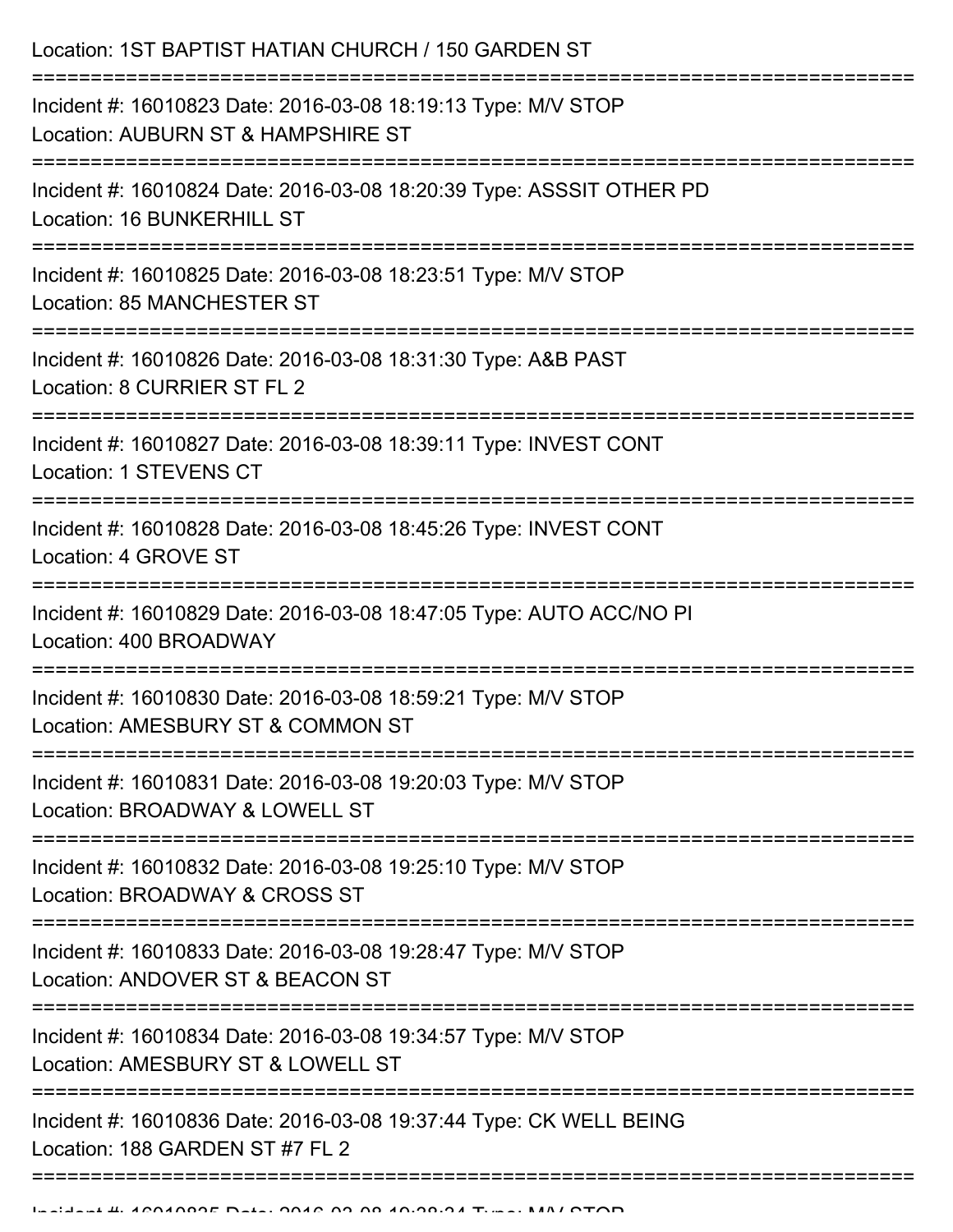| Location: ESSEX ST & MARGIN ST<br>==================                                                                              |
|-----------------------------------------------------------------------------------------------------------------------------------|
| Incident #: 16010837 Date: 2016-03-08 19:39:39 Type: M/V STOP<br>Location: AMESBURY ST & HAVERHILL ST<br>:======================= |
| Incident #: 16010838 Date: 2016-03-08 20:00:04 Type: M/V STOP<br>Location: COMMON ST & HAMPSHIRE ST                               |
| Incident #: 16010839 Date: 2016-03-08 20:05:54 Type: CK WELL BEING<br>Location: 32-34 BROOK ST FL 3                               |
| Incident #: 16010840 Date: 2016-03-08 20:09:25 Type: CK WELL BEING<br>Location: 20 CHESTER ST FL 2ND                              |
| Incident #: 16010841 Date: 2016-03-08 20:11:28 Type: FIGHT<br>Location: PLATT ST & SARGENT ST                                     |
| Incident #: 16010842 Date: 2016-03-08 20:18:37 Type: ALARM/BURG<br>Location: 101 AMESBURY ST                                      |
| Incident #: 16010843 Date: 2016-03-08 20:20:56 Type: SUS PERS/MV<br>Location: HERITAGE PLACE BUILDING ONE / 439 S UNION ST        |
| Incident #: 16010844 Date: 2016-03-08 20:25:40 Type: M/V STOP<br><b>Location: 11 LAWRENCE ST</b>                                  |
| Incident #: 16010845 Date: 2016-03-08 20:29:46 Type: VIO CITY ORD<br>Location: 55 DANA ST                                         |
| Incident #: 16010846 Date: 2016-03-08 20:39:43 Type: ALARM/BURG<br>Location: COMMUNITY DAY CHARTER SCHOOL / 73 PROSPECT ST        |
| Incident #: 16010847 Date: 2016-03-08 20:53:58 Type: M/V STOP<br>Location: BROADWAY & CEDAR ST                                    |
| Incident #: 16010848 Date: 2016-03-08 20:59:54 Type: VIO CITY ORD<br>Location: 6 PARK ST                                          |
| Incident #: 16010849 Date: 2016-03-08 21:07:13 Type: NOTIFICATION<br>Location: 19 GROTON ST                                       |
| Incident #: 16010850 Date: 2016-03-08 21:07:32 Type: MAI STOP                                                                     |

Incident #: 16010850 Date: 2016-03-08 21:07:32 Type: M/V STOP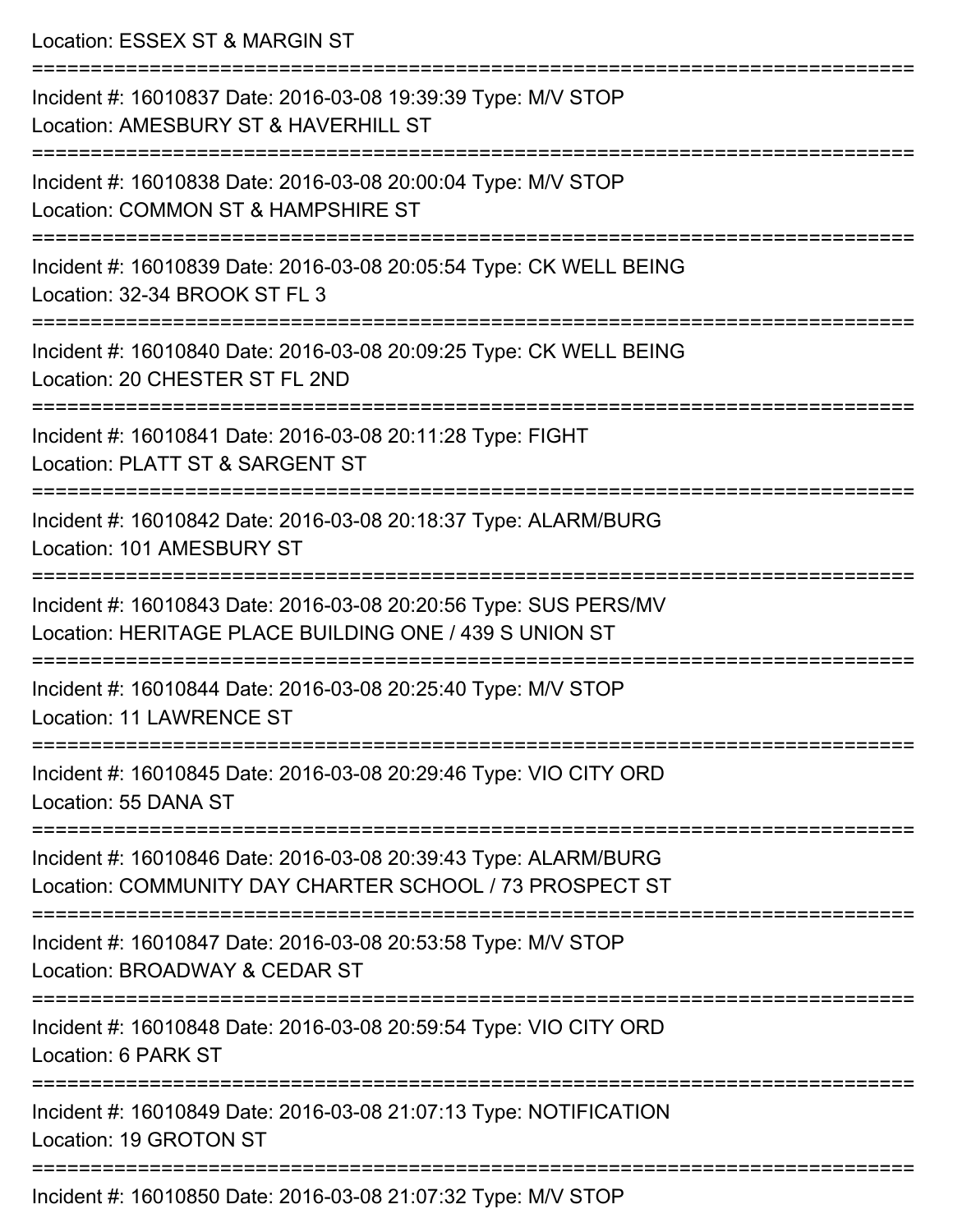| Incident #: 16010851 Date: 2016-03-08 21:17:57 Type: M/V STOP<br>Location: ANDOVER ST & GLENN ST     |
|------------------------------------------------------------------------------------------------------|
| Incident #: 16010852 Date: 2016-03-08 21:47:28 Type: M/V STOP<br>Location: ANDOVER ST & BLANCHARD ST |
| Incident #: 16010853 Date: 2016-03-08 21:55:54 Type: M/V STOP<br>Location: MARKET ST & PARKER ST     |
| Incident #: 16010854 Date: 2016-03-08 21:57:09 Type: M/V STOP<br>Location: ALLSTON ST & HIGH ST      |
| Incident #: 16010855 Date: 2016-03-08 22:13:36 Type: THREATS/PROG<br>Location: 260 E HAVERHILL ST    |
| Incident #: 16010856 Date: 2016-03-08 22:15:01 Type: TOW OF M/V<br>Location: 490 HAMPSHIRE ST        |
| Incident #: 16010857 Date: 2016-03-08 22:21:39 Type: M/V STOP<br>Location: MASS AVE & SHAWSHEEN RD   |
| Incident #: 16010858 Date: 2016-03-08 22:47:12 Type: DISORDERLY<br>Location: 143 FARNHAM ST FL 3     |
| Incident #: 16010859 Date: 2016-03-08 22:50:31 Type: EXTRA SURVEIL<br>Location: 400 BROADWAY         |
| Incident #: 16010860 Date: 2016-03-08 22:50:42 Type: NOISE ORD<br>Location: 46 AMESBURY ST           |
| Incident #: 16010861 Date: 2016-03-08 23:19:13 Type: B&E/MV/PROG<br>Location: 340 HAVERHILL ST       |
| Incident #: 16010862 Date: 2016-03-08 23:23:39 Type: M/V STOP<br>Location: ALLSTON ST & HIGH ST      |
| Incident #: 16010863 Date: 2016-03-08 23:30:08 Type: DRUG VIO<br>Location: 204 LAWRENCE ST FL 1      |
| Incident #: 16010864 Date: 2016-03-08 23:41:13 Type: M/V STOP                                        |